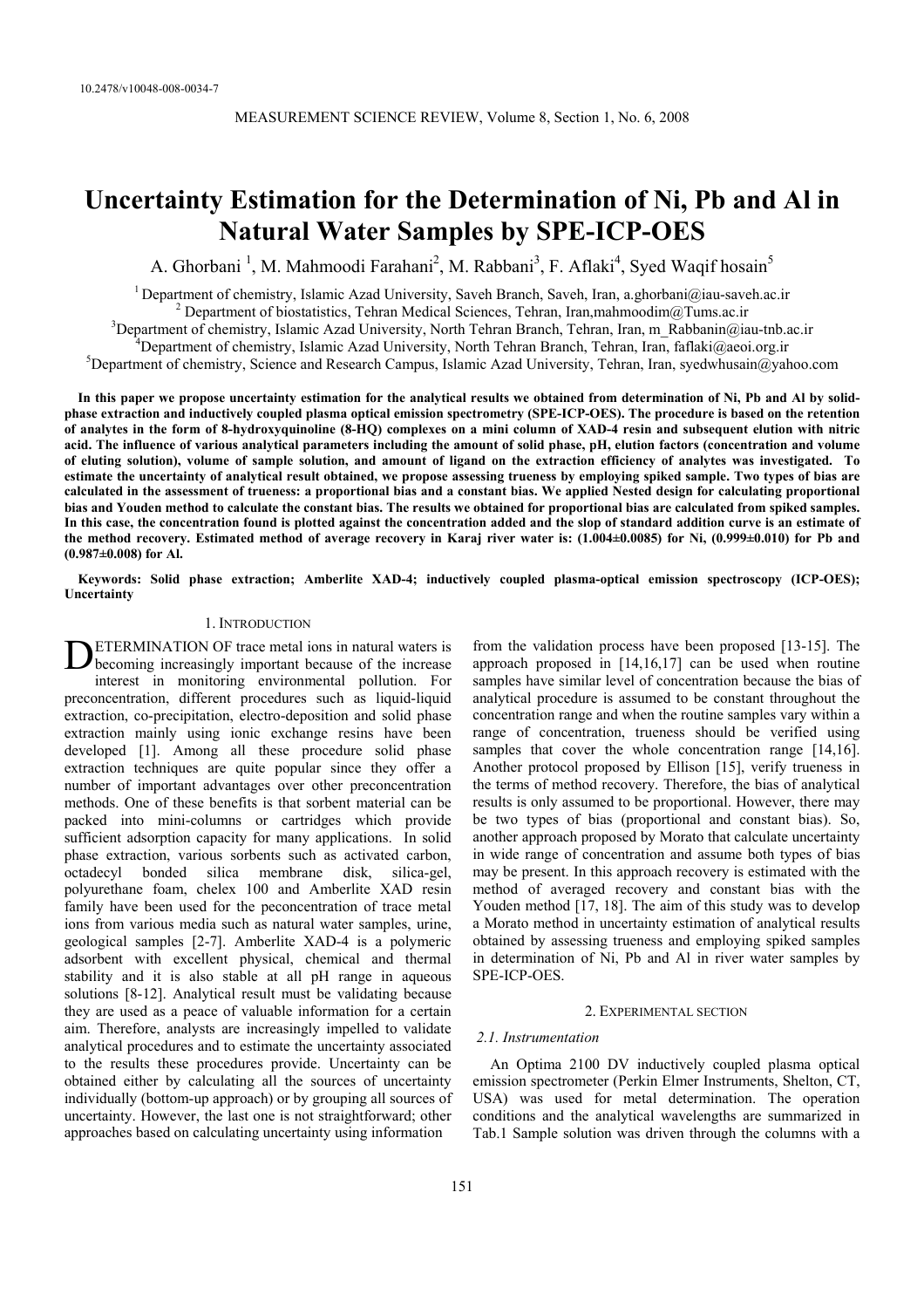multi-channel Heidolph PD 5001 peristaltic pump. The pH values were controlled with a Mettler Toledo MA235 pH meter (Mettler Toledo Instruments CO. LTD, Shanghai, China) supplied with a combined electrode. A self-made polytetrafluoroethylene (PTFE) mini-column (50×5 mm i.d.), packed with XAD-4, was used for separation/preconcentration.

| Parameters                                                                                                                                                                                                                 |                                                                       |
|----------------------------------------------------------------------------------------------------------------------------------------------------------------------------------------------------------------------------|-----------------------------------------------------------------------|
| RF power (watts)<br>Nebulizer gas flow rate $(L \text{ min}^{-1})$<br>Auxiliary gas flow rate (L min <sup>-1</sup> )<br>Plasma gas flow rate $(L \text{ min}^{-1})$<br>Sample flow Rate $(ml min^{-1})$<br>Wavelength (nm) | 1300<br>0.8<br>02<br>15<br>15<br>Ni 231.640, Pb 220.353<br>Al 396.153 |

Tab. 1 Instrumental and operating conditions for ICP-OES measurements

#### *2.2. Chemicals and solutions*

All chemicals used were of analytical-reagent grade. Deionised water was used throughout. Multi-element standard (various concentrations) and model solution were prepared by dilution of single element 1000 mg  $I<sup>-1</sup>$  stock solutions. Nitric acid, hydrochloric acid, methanol, sodium acetate, acetic acid ammonia solutions were purchased from Merck. Amberlite XAD-4 (surface area, 750  $\text{m}^2$  g<sup>-1</sup> and bead size, 20 – 50 mesh) were obtained from Fluka. Column experiments were performed with micro-particles prepared by crushing XAD-4 resins in a mortar, subsequently sieving into fractions. Fractions were cleaned thoroughly washed in the sequence of  $1.0 \text{ mol } l^{-1}$ NaOH, DI water,  $2.0 \text{ mol}$  l<sup>-1</sup> HNO<sub>3</sub> and DI water. It was finally washed with methanol and dried in the air. 8-HQ (from Fluka) solution (0.5 mol  $l^{-1}$ ) was prepared in 2.0 mol  $l^{-1}$  hydrochloric acid.

# *3.2. General procedure*

The performance of proposed column was tested with model solution prior to its application to real water samples. 100 ml of the model solution containing 10 µg each of Ni, Pb and Al prepared and 100 µl of 8-HQ solution was added to form the metal-complexes. The pH was adjusted to desired value with addition appropriate volume of nitric acid and ammonia solution. The sample solution was passed through a cleaned and conditioned column at a flow rate of  $6.0$  ml min<sup>-1</sup> by using a peristaltic pump. After loading further washing with buffer solution served to remove any sample still present in the column. Finally, the metal-complexes retained on the minicolumn were eluted with 2.0 mol  $1<sup>-1</sup>$  nitric acid solution. The eluted trace elements were measured by ICP-OES. The column could be used repeatedly after regeneration with 2.0 mol  $1^{-1}$ nitric acid solution, DI water, and methanol and DI water, respectively.

### *4.2. Sample collection*

Samples used for the developing of the analytical procedure were collected from Karaj River in the city of Karaj – Iran.

All samples were collected in pre-cleaned high density polyethylene bottles. Collected samples acidified at pH lower than 2.0 by adding concentrated nitric acid in order to avoid metal adsorption on to the inner bottles walls, then samples were filtered through a 0.45 µm polycarbonate membranes nucleopore filter.

# *5.2. Influence of analytical parameter*

The influence of various analytical parameters including the amount of solid phase, pH, elution factors (concentration and volume of eluting solution), volume of sample solution, and amount of ligand on the extraction efficiency of analytes was investigated and after finding the optimum situation of analyse, all experiments runs and the uncertainty of analytical result estimated.

*Effect of pH:* The pH value plays an important role in the complexation of 8-HQ with metals which form uncharged chelate complexes. The influence of pH on the solid phase extraction of trace metal ions was studied in the range of 2-12 using acetic acid (2M)/ sodium acetate (2M) and ammonia (1M)/ Nitric acid (1M) for pH adjustment respectively. Each pH value was tested more than three times. The results has shown the most of the studied metals are largely formed/retained at pH=8. Quantitative recoveries were obtained in the pH range of (6-12) for Ni and Pb and 7.5 for Al. Therefore, the optimum pH was 8 for studied metals.

*Effect of volume and concentration of nitric acid for elution:*  In order to study the influence of eluent in solid phase extraction of metal ions, two nitric acid solutions, 2.0 and 4.0 mol  $1^{-1}$ , were simultaneously studied for eluting volumes between 2.5-10 ml. Result has shown those efficient metals elutions are reached under 5-10 ml nitric acid volume when using 2.0 mol  $1<sup>-1</sup>$  nitric acid as eluting solution. Similar results have been obtained by using  $4.0 \text{ mol} l^{-1}$  nitric acid. Therefore, the lowest nitric acid concentration  $(2.0 \text{ mol } l^{-1})$  and the lowest nitric acid volume (2.5) were chosen for most of the studied elements.

*Effect of resin amount:* To test the resin amount for quantitative retention of analytes, the column was filled with different amounts of Amberlite XAD-4 (200- 700 mg). The procedure was applied to the model solutions given above by use of these columns. The quantitative recoveries for all the examined analytes were obtained in range of 300-600 mg of resin. As a result in all experiments 300 mg of XAD-4 was used.

*Effect of sample volume:* In order to explore the possibility of enriching low concentration of the metal ions from large volumes, the influences of the sample volume on the recoveries of the investigated metal ions were examined and maximum applicable sample volume was determined. The recoveries of the metal ions from different volumes of aqueous model solution containing the same amounts of the metal ions were tested in the range of 50-800 ml. The recoveries were found to be stable up to 400 ml of sample volume. The highest preconcentration factor was found to be 40 according to 2.5 ml of the final solution.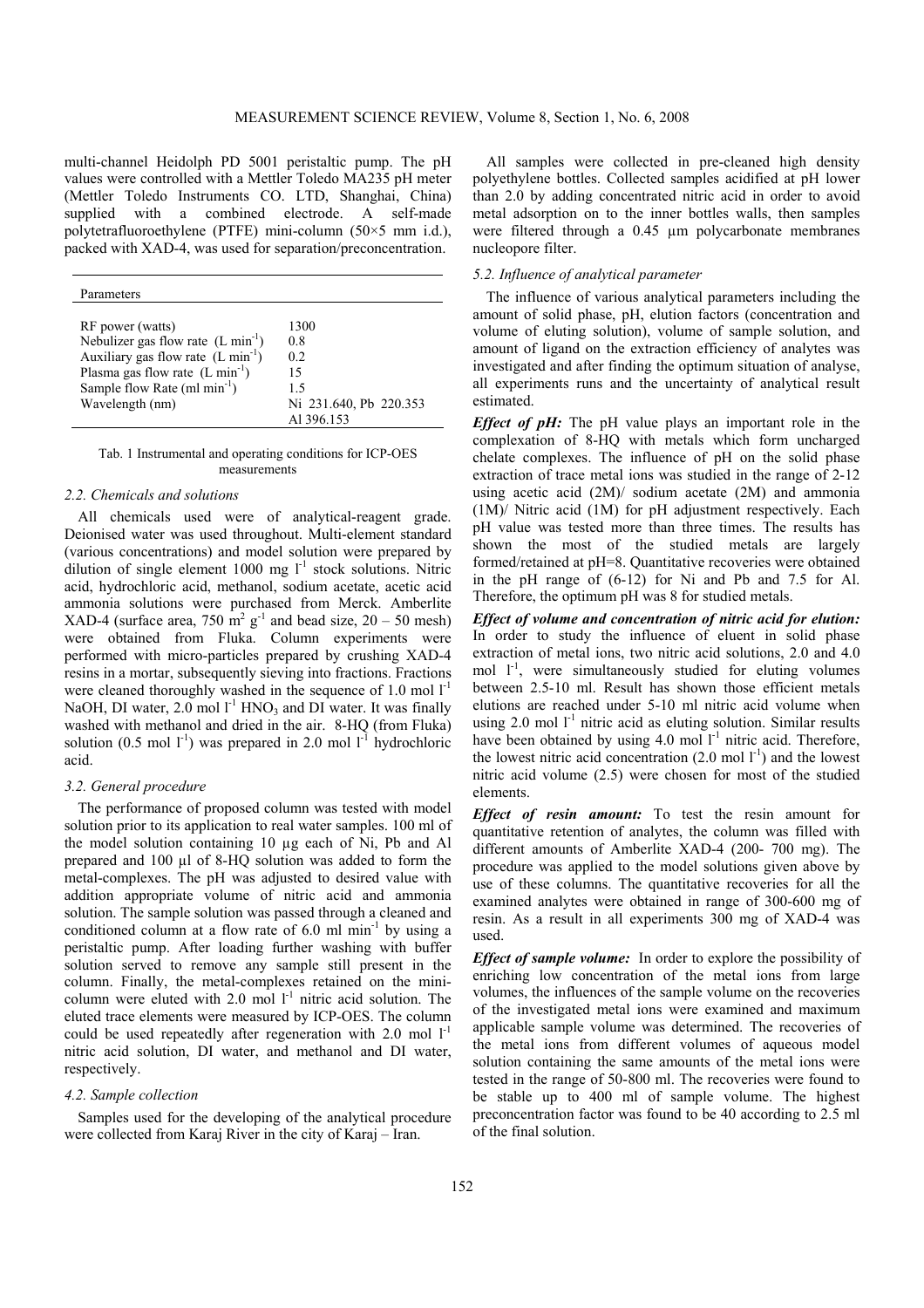*Effect of ligand concentration:* The influence of the 8-HQ concentration on the recovery of the metals was investigated in the range of 10-400  $\mu$ l, 0.5 mol l<sup>-1</sup> 8-HQ solution using the aforementioned model solution. . The quantitative values were obtained after  $5\times10^{-5}$  mol 1<sup>-1</sup> of 8-HQ. After this point the recoveries were quantitative in all working range of 8-HQ.

# 3. STATISTICAL METHOD

# *3.1. Uncertainty and validation of analytical procedures*

Analytical procedures should be validated before they are used to analyse routine samples. In this process, the systematic errors are estimated in the assessment of trueness. Uncertainty and trueness are much related concepts. This is because we can not guarantee the correctness of all the systematic errors if we have not previously assessed the trueness of the analytical method and, consequently, it is impossible to ensure that the true value is included within the interval "estimated value  $\pm U$ (where U is the uncertainty of the estimated result). Therefore every analyst should verify the trueness of the method before calculating uncertainty. Uncertainty can then be calculated using the information generated in the assessment of trueness. When dealing with spiked samples and recovery estimation, analytical results maybe corrected for these errors so that the final results are traceable. Moreover the uncertainty of these results should also be calculated as a measure of their reliability. Some component of this uncertainty can be obtained using information generated when the analytical procedure is validated within the laboratory. Uncertainty should then consider all the sources of error of the analytical results can calculated in a general way by grouping all these sources in four terms:

$$
U = \sqrt{u^2_{\text{precision}} + u^2_{\text{Trueness}} + u^2_{\text{pretreatments}} + u^2_{\text{Otherwise}}}
$$

The first component of uncertainty  $u^2$  *precision* depends on the intermediate precision of the procedure and also takes into account the fact that results depend on the matrix of the routine samples. The second term,  $u^2$ <sub>*Trueness*, consider the uncertainty</sub> caused by systematic errors. i.e. constant and proportional bias in the assessment of trueness. The third term,  $u^2$  pretetreatment, considers the uncertainty caused by the lack of homogeneity of the sample and pretreatment not carried out in the assessment of trueness. Finally, the forth component,  $u^2$ <sub>Otherterms</sub>, contains all the sources of uncertainty not considered in the former terms [13,19,20]. In this study we calculate two terms  $(u^2)_{precision}$ and  $u^2$ <sub>Trueness</sub>) and also consider two situation (with a spike uncertainty and without it) to estimate the final uncertainty in precision study.

#### *3.1.1. Precision study*

Precision is assumed to be approximately the same across the concentration range in which the analytical procedure is

validated. Therefore, the precision can be estimated simply by test sample that lies within the concentration range studied. The within-laboratory precision of an analytical method should be characterized by the repeatability and the run-different intermediate precision. The experimental design we have proposed is a two-factor fully-nested design [21]. Here the factors studied are the p-run and n-replicate, one of which is inside the other. For consistency, we shall always consider the case where factor B (replicate) is nested within factor A (each run). The use of the analysis of the variance (ANOVA) provides the information about intermediate and the repeatability precisions.

#### *3.1.2. Assessment of trueness*

Trueness is defined as the closeness of agreement between the average values obtained from a large set of test results and accepted reference value. Trueness should be evaluated, in terms of bias, through the analysis of reference samples. However, not all the references have the same level of traceability. Therefore, the reference selected should be the one that has the suitable level of traceability for our purpose. The references commonly used in chemical analysis are certified reference materials (CRM), Reference materials/in house materials, Reference methods, Proficiency testing and spiked samples. The last once have the lowest of traceability. However, the analyst usually has to resort to spiked samples when the other references are not available. In the assessment of trueness, proportional and constant bias is calculated from spiked samples. Constant bias (when samples free from the analyte are available) must be calculated using the Youden method. The proportional bias can be expressed either as instrumental response or if a standard curve is used, as concentration [22-24]. We use the standard curve and concentration to express our results.

# *3.2. Standard addition method (SAM): calculation of proportional bias and related uncertainty*

100 ml of each river water (four samples) are spiked with analyte quantities of 10, 20, 40 µg for Ni, Pb and Al each spiked sample analysed twice so that the precision of the analytical procedure and the variability of results with the matrix can be obtained. Fig.1 shows the proposed experimental design for obtaining information of the between-matrix variance,  $S^2$ <sub>matrix</sub> and the variance associated to precision,  $S<sup>2</sup>$  *precision* . Table 2 shows ANOVA table for Nested-two factor design with random effect and expected mean square. From this table we can calculate the expected mean square for spike,  $\sigma^2_{\alpha}$ , matrix  $\sigma^2_{\beta}$  and precision  $\sigma^2$ . If estimation of matrix variance and spike variance is negative we assume 0 for results [21,23]. SAM results expressed as a concentration when we use standard curve. Therefore, SAM curve performed by plotting concentration found versus concentration added. The slop of the SAM curve is an estimate of the method recovery (*R*). When we have obtained the *R*, and its uncertainty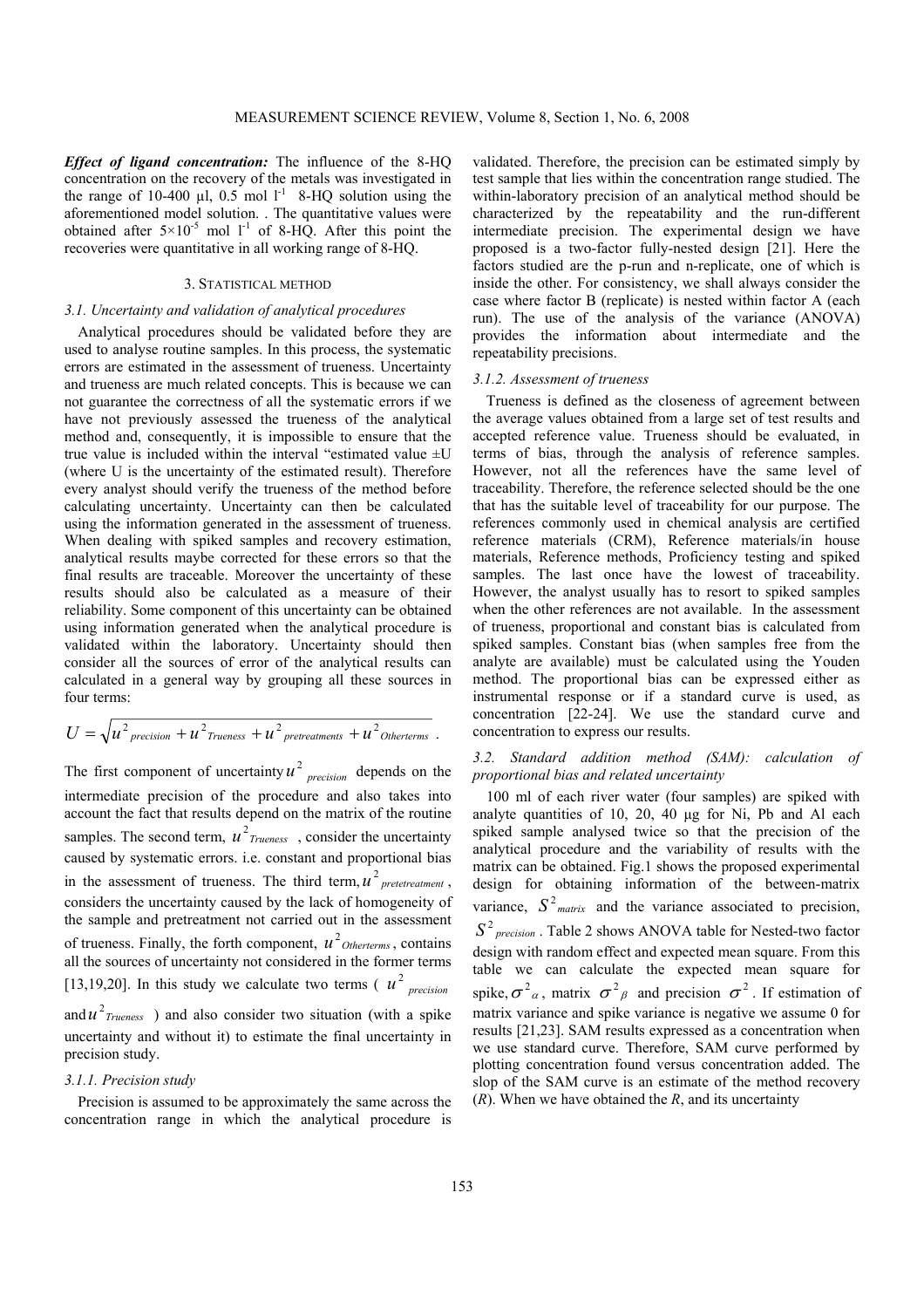$$
u(R) = \sqrt{s(b_{SAM\,(conc)})^2 + \left(\frac{R}{b_{SC}}\right)s(b_{SC})^2}
$$

(These expression are shown in Appendix A) we can evaluate whether the proportional bias is significant or not by ttest.



Fig.1 Experimental design for obtaining information about matrix variability and precision from the results obtained with spiked samples. Each measurements of metal concentration is denoted by  $\gamma_{ijk}$ , where *i* the number of the treatment, runs from 1 to *a* (a=3) represented the amount of analyte added; *j*, denoted the number of different samples used for *i* treatment, runs from 1 to b (b=4); and *k* the observation number from the *j*th samples on the *i* treatment, runs from 1 to n(n=2), so  $\gamma_{ijk}$ , represent the result for the *k*th analysis of the *j*th samples spiked an amount of analyte *i*.

| Source of<br>Variation     | SS     | df             | MS    | <b>Expected mean</b><br>square                  |
|----------------------------|--------|----------------|-------|-------------------------------------------------|
| <b>Spike</b>               | 1.974  | $\overline{2}$ | 0.987 | $\sigma^2+8\sigma^2_{\alpha}+2\sigma^2_{\beta}$ |
| Analyst +<br><b>Matrix</b> | 15.172 | 9              | 1.686 | $\sigma^2 + 2\sigma^2$                          |
| Intermediate<br>precision  | 7.944  | 12.            | 0.662 |                                                 |
| <b>Total</b>               | 25.09  | 23             |       |                                                 |

Tab.2 ANOVA table for Nested two-factor design with Random factor effects for Ni in Karaj River

# *3.3. Youden method: calculation of constant bias and related uncertainty*

The Youden method consists of analysing two or more different amounts (weight or volumes) of a test sample under condition of repeatability or intermediate precision. Youden plot can be defined as a sample concentration curve plotted against sample amounts and the intercept of it shows the constant bias ( $\delta_{ct}$ ). The uncertainty associated to

$$
\delta_{ct}\,, u(\delta_{ct}) = \sqrt{s(a_{\text{YOU}(\text{conc})})^2 + u^2_{\text{condition}} + u(\text{sc})^2} \,,
$$

where  $S(a_{\text{You}(\text{conc})})$  represents the standard deviation of the intercept of the Youden curve obtained when concentration is plotted against the amount of sample.  $u_{condition}$ , denote the uncertainty associated with how the amounts of sample and standards of the standard curve are analysed. If they are analysed under intermediate conditions,  $u_{condition} = 0$ . If they are analysed under repeatability conditions,  $u_{condition} = s_{run}$ . Finally,  $u(sc)$  is the uncertainty associated with converting the instrumental response of the amount of analysed into the concentration found, using the standard curve. It is calculated as

$$
u(sc) = \sqrt{\frac{s(a_{sc})^2}{b^2sc} + \frac{s(b_{sc})^2 \times a^2 v_{out}}{b^2 c} - 2\frac{a_{\text{You}}}{b^2 c} \text{cov}(a_{sc}, b_{sc})}
$$

where  $S(a_{sr})$  represent the standard deviation of the intercept of the standard curve,  $s(b_{sc})$  denotes the uncertainty of the slope of the standard curve,  $cov(a_x, b_x)$  denotes the covariance of the intercept and the slop of the standard curve and  $a_{\gamma_{ou}}$  represents the intercept of the Youden concentration curve [14,18,25]. These expressions are shown in Appendix A. The Youden method provides a good estimate of constant bias whenever the matrix effect is the same for all amounts of sample. This can be assumed if the variance of the residuals of the Youden plot does not differ significantly from the repeatability or intermediate variance.

*3.4. The results of routine samples are expressed as concentration* 

The concentration of the routine samples, conc, is obtained  
by using a standard calibration curve. This concentration is  
calculated as 
$$
conc = \frac{c_{found} - \delta_{ct}}{R}
$$
 where  $c_{found}$  is the  
concentration found with the analytical procedure after having  
converted the instrumental response into concentration with a  
standard curve, R the method recovery and  $\delta_{ct}$  denotes the  
constant bias. The concentration of future samples is obtained

by correcting results by both biases. The standard uncertainty of the concentration, u, is obtained by applying propagation low to conc equation,

$$
u=\frac{1}{R}\sqrt{(conc\times u(R))^{2}+u(\delta_{ct})^{2}+u(c_{found})^{2}}.
$$

The first two terms of this equation consider the uncertainty associated with the assessment of trueness,  $u_{\text{trueness}}$ :  $u(R)$  represents the uncertainty of the method recovery and  $u(\delta_{ct})$  denotes the uncertainty of constant bias. The third term,  $u(c_{\text{found}})$ , is the uncertainty of the concentration found for the routine sample with the standard curve and considers the uncertainty associated with precision  $u_{\text{precision}}$ . The practical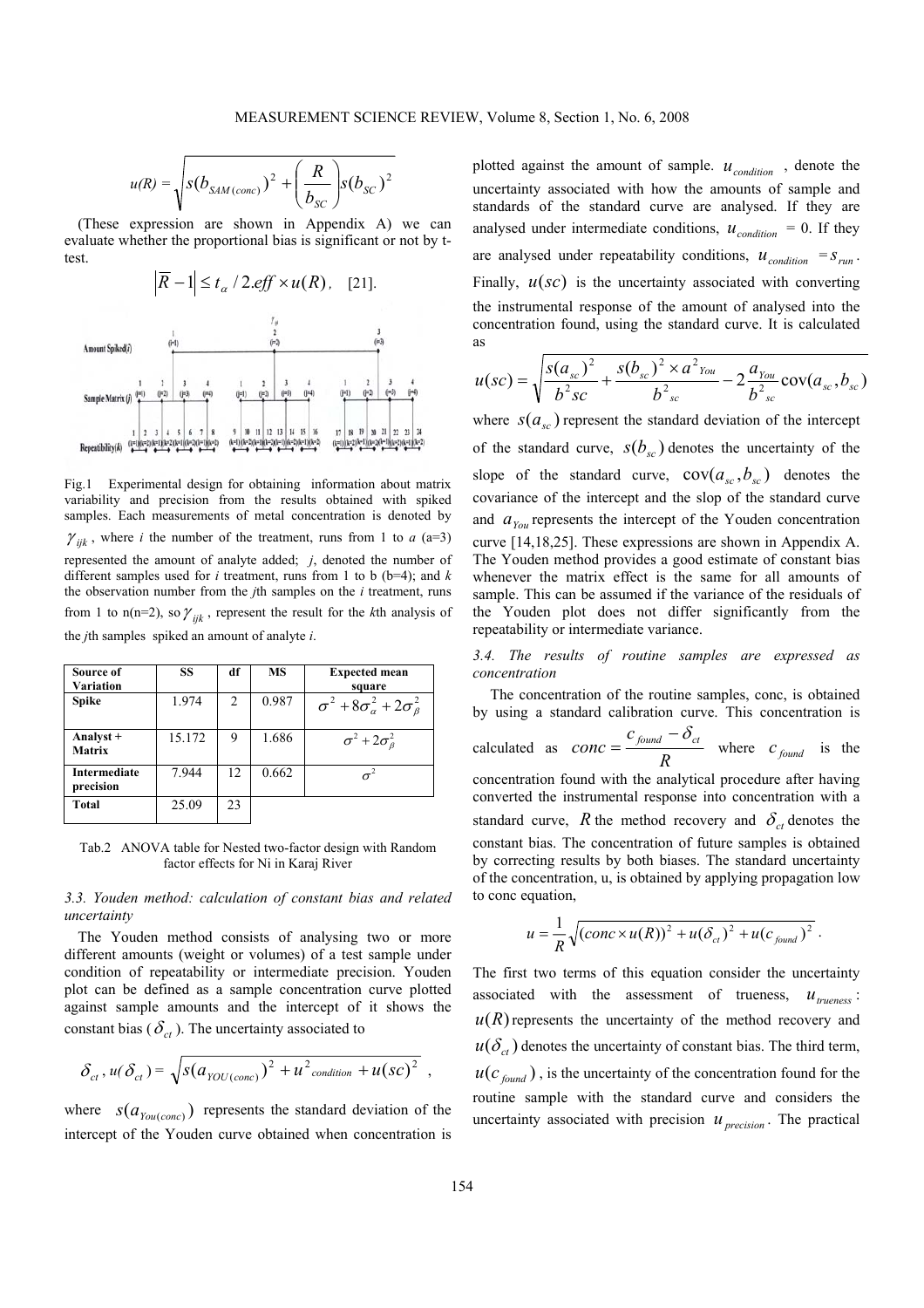estimation of the components of uncertainty and expression are referred to [14].

# 4. RESULTS AND DISCUSSION

The analysis of the spiked samples provides information about proportional bias and precision. Table 3 shows the estimated of variance component of variable in Nested – design,  $S^2$ <sub>matrix</sub>,  $S^2$ <sub>*Spike*, precision and calculated result</sub> obtained for Ni in Karaj river water. The results of other metals are represented in Tab.4. Each result was calculated as the difference between the result after analyzing the spiked sample once and the average result after analysing the sample containing the native elements three times. The results were expressed as concentration found after using a calibration curve.

| Variation<br>Source | Variance<br>Component   | <b>Estimated Variance</b><br>Component                                                                   | Calculate |
|---------------------|-------------------------|----------------------------------------------------------------------------------------------------------|-----------|
| <b>Matrix</b>       | $S_{\textit{Matrix}}^2$ | $\overline{MS}_{\textit{Analysis}+\textit{Matrix}}-\overline{MS}_{\textit{Intermediate precision}}$<br>n | 0.512     |
| <b>Spike</b>        | $S^2_{\textit{Spike}}$  | $MS_{Spike} - MS_{\text{Analysis+Matrix}}$<br>hn                                                         | 0.00      |
| precision           | precision               | МS<br>precision                                                                                          | 0.662     |

Tab.3 Estimated of Variance component of variable in Nested – design for Ni in Karaj river

| <b>Metals</b> | Matrix | $\mathcal{S}_{Spike}$ | $\sim$ 2<br>precision |
|---------------|--------|-----------------------|-----------------------|
| Ni            | 0.512  | 0.00                  | 0.662                 |
| Pb            | 2.271  | 0.00                  | 0.835                 |
| Al            | 0.071  | 0.00                  | 0.666                 |

Tab.4 Estimated of Variance component of variablein Nested – design for Ni, Pb and Al in Karaj river water

Tab.5 shows the recovery,  $R$  and its uncertainty  $U(R)$ , obtained when analytical results are expressed as concentration found. To compare the results of this method, recovery was calculated using the method of averaged recovery as others do [15-17]. Recovery was calculated for each spiked sample and the overall recovery was the estimated as the mean of the n recoveries calculated. The uncertainty of this average recovery was calculated using the precision information from the results of the spiked samples:

$$
U(R) = \frac{1}{n} \sqrt{\frac{S^2 I + S^2_{\text{Matrix}}}{b^2 s c \sum_{i=1}^{n} C^2_{\text{ad}.i}}}.
$$

The metals of five different amounts  $w_i$  (100, 200, 300, 400) and 500 ml) of Karaj River were analysed under intermediate precision conditions. The analytical results were expressed as concentration found. Tab.5 also shows the constant bias and its uncertainty when results are expressed as concentration found. The variance of the residuals of the Youden plot was compared with the variance associated with the intermediate precision of the method. Since the difference between the variances was not statistically significant for the metals determined, we assume that the matrix effect was the same for all the amounts of sample and, therefore, that a correct estimation of the constant bias was obtained from the Youden plot. The uncertainty related to real samples was calculated in two ways: (a) when results are expressed as a concentration found and (b) when recovery was estimated with the method of average recovery. Tab.6 shows the concentration, together with its uncertainty, for all the metals and for two procedures. As we can see in Tab.6, results of two procedure are likely to be similar Estimating recovery with the method of average recovery in Ni produces slight higher uncertainty values than the uncertainty of concentration found but in Pb and Al which have low concentration in samples, method of average recovery provides lower uncertainties than estimating it with regression procedure. Moreover, it is obviously recognized that in metals with lower concentration the differences between two results is higher. As we can see in Tab.6 constant bias which is not usually considered in the uncertainty budget is not negligible for Ni and Al and should taken into account.

| <b>Metals</b> |       | Standard<br>Youden curve<br><b>Average recovery</b><br>addition |       |       |                                  |                |
|---------------|-------|-----------------------------------------------------------------|-------|-------|----------------------------------|----------------|
|               | R     | u(R)                                                            | R     | u(R)  | $\delta_{\scriptscriptstyle ct}$ | $u\delta_{ct}$ |
| Ni            | 0.985 | 0.021                                                           | 1.004 | 0.008 | 0.095                            | 0.298          |
| Pb            | 1.012 | 0.028                                                           | 0.999 | 0.01  | $-0.804$                         | 0.421          |
| Al            | 1.010 | 0.014                                                           | 0.986 | 0.008 | 0.386                            | 0.390          |

Tab.5 Recovery, R, and its uncertainty,  $u(R)$ , obtained with the standard addition curve (section 3.2). Constant bias,  $\delta_{ct}$  and its uncertainty,  $u\delta_{ct}$ , obtained with Youden curve (section 3.3)

| <b>Metal</b> | <b>Concentration Found</b> | Method of<br>average      |                   |  |
|--------------|----------------------------|---------------------------|-------------------|--|
|              | With spike                 | recovery<br>Without spike |                   |  |
| Ni           | $3.90 \pm 1.160$           | $3.90 \pm 1.160$          | $4.093 \pm 1.197$ |  |
| Ph           | $8.742 \pm 1.528$          | $8.742 \pm 1.528$         | $8.039 \pm 0.408$ |  |
| Al           | $1.311 \pm 0.311$          | $1.311 \pm 0.311$         | $1.711 \pm 0.180$ |  |

Tab.6 Concentration together with its uncertainty, obtained with the procedures for the metals analysed \*Results are expressed in parts per million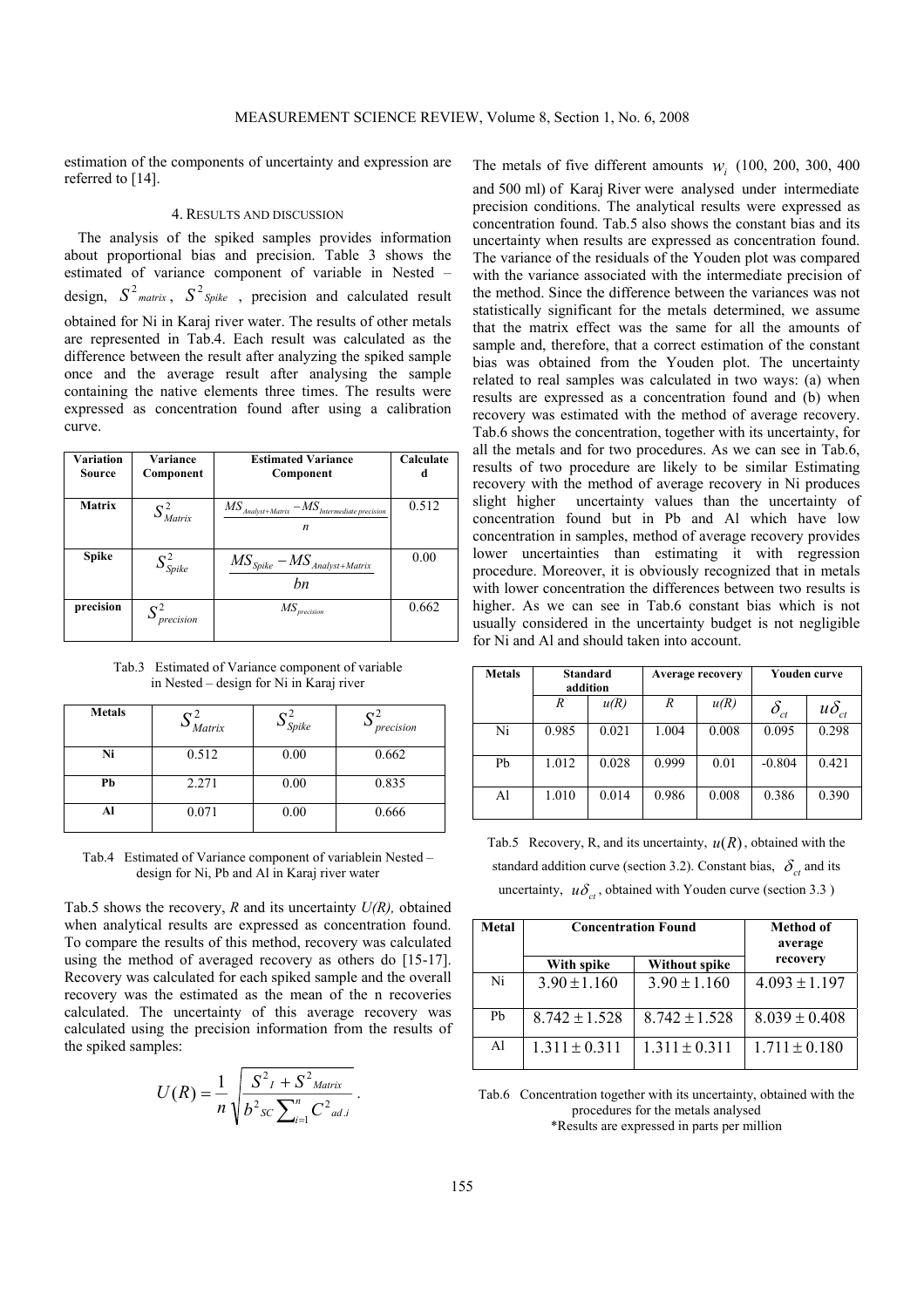#### 5. CONCLUSIONS

The aim of this study was to estimate the uncertainty of result obtained in determination of trace elements in natural water sample by SPE-ICP-OES method. In this study used XAD-4 resin as a sorbent material for separation and preconcentration of trace metals Ni, Pb and Al (8-HQ complexes) from aqueous solution. The procedure is simple but requires very clean instrument and high purity reagents. In this method, the sample volume required is low when comparing to other methods and XAD-4 columns can be reused for several times without losing of analytical performances. Then we describe an estimation of measurement uncertainty for the analytical result, using the information generated when the trueness of analytical procedure is assessed using spiked samples. For this, we have developed Marota procedure which involves estimating the constant and proportional biases of the analytical procedure, produces lower uncertainties than other methods.

#### **REFERENCES**

- [1] Camel, V. (2003). Solid phase extraction of trace elements. *Spectrochimica Acta B*, 58, 1177-1233.
- [2] Komjarova, I., Blust, R. (2006). Comparison of liquid– liquid extraction, solid-phase extraction and coprecipitation preconcentration methods for the determination of cadmium, copper, nickel, lead and zinc in seawater. *Analytica Chimica Acta*, 576, 221-228.
- [3] Ghiasvand, A.R., Ghaderi, R., Kakanejadifard, A. (2004). Selective preconcentration of ultra trace copper(II) using octadecyl silica membrane disks modified by a recently synthesized glyoxime derivative. *Talanta*, 62 (2), 287-292.
- [4] Spivakov, B.Y, Malofeeva, G.I., Petrukhin, O.M. (2006). Solid-phase extraction on alkyl-bonded silica gels in inorganic analysis. *Analytical Sciences*, 22 (4), 503-519.
- [5] Uzun, A., Soylak, M., Elci, L. (2001). Preconcentration and separation with Amberlite XAD-4 resin; determination of Cu, Fe, Pb, Ni, Cd and Bi at trace levels in waste water samples by flame atomic absorption spectrometry. *Talanta*, 54 (1), 197-202.
- [6] Guo, Y., Din, B., Liu, Y., Chang, X., Meng, S., Liu, J. (2004). Preconcentration and determination of trace elements with 2-aminoacetylthiophenol functionalized Amberlite XAD-2 by inductively coupled plasma-atomic emission spectrometry. *Talanta*, 62 (1), 209-215.
- [7] Gundogdu, A., Duran, C., Senturk, H.B., Elci, L., Soylak, M. (2007). Simultaneous preconcentration of trace metals in environmental samples using amberlite XAD-2010/8-hydroxyquinoline system. *Acta Chimica Slovenica*, 54 (2), 308-316.
- [8] Singh, B.N, Maiti, B. (2006). Separation and preconcentration of U(VI) on XAD-4 modified with 8 hydroxy quinoline. *Talanta*, 69 (2), 393-396.
- [9] Senturk, H., Gundogdu, A., Bulut, V.N., Duran, C., Soylak, M., Elci, L., Tufekci, M. (2007). Separation and

enrichment of gold(III) from environmental samples prior to its flame atomic absorption spectrometric determination. *Journal of Hazardous Materials*, 149 (2), 317–323.

- [10] Spivakov, B.Y., Malofeeva, G.I., Petrukhin, O.M. (2006). Solid-phase extraction on alkyl-bonded silica gels in inorganic analysis. *Analytical Sciences*, 22 (4), 503-519.
- [11] Atanasova, D., Stefanova, V., Russeva, E. (1998). Preconcentration of trace elements on a support impregnated with sodium diethyldithiocarbamate prior to their determination by inductively coupled plasmaatomic emission spectrometry. *Talanta*, 45 (5), 857-864.
- [12] Kim, Y.S., In, G., Han, C.W., Choi, J.M. (2005). Studies on synthesis and application of XAD-4-salen chelate resin for separation and determination of trace elements by solid phase extraction. *Microchemical Journal*, 80 (2) 151-157.
- [13] Boque, R., Maroto, A., Riu, J., Rius, F.X. (2002). Validation of analytical methods. *Grasas y Aceites*, 53 (1), 128-143.
- [14] Maroto, A., Boque, R., Riu, J., Rius, F.X. (1999). Estimating uncertainties of analytical results using information from the validation process. *Analytica Chimica Acta*, 391 (2), 173-185.
- [15] Ellison, S.L.R., Williams, A. (1998). Measurement uncertainty and its implications for collaborative study method validation and method performance parameters. *Accreditation and Quality Assurance*, 3 (1), 6-10.
- [16] Maroto, A., Boque, R., Riu, J., Rius, F.X. (1999). Evaluating uncertainty in routine analysis. *Trends in Analytical Chemistry*, 18 (9-10), 577-584.
- [17] Maroto, A., Boque, R., Riu, J., Rius, F.X. (2001). Measurement uncertainty in analytical methods in which trueness is assessed from recovery assays. *Analytica Chimica Acta*, 440, 171-184.
- [18] Youden, W.J. (1947). Technique for testing the accuracy of analytical data. *Analytical Chemistry*, 19, 946-950.
- [19] Kuttatharmmakul, S., Massart, D.L., Smeyers-Verbeke, J. (1999). Comparison of alternative measurement methods. *Analytica Chimica Acta*, 391, 203-225.
- [20] Maroto, A., Boque, R., Riu, J., Rius, F.X. (2001). Estimation of measurement uncertainty by using regression techniques and spiked samples. *Analytica Chimica Acta*, 446 (1-2), 133-145.
- [21] Neter, J., Wasserman, W., Kutner, M.H. (1990). *Applied Linear Statistical Models, Third Edition*. CRC Press. Chapter 26, 970-980.
- [22] Massart, D.L., Vandeginste, B.G.M, Buydens, L.M.C., Jong, S.D.E., Lewi, P.J., Smeyers-Verbeke, J. (1997). *Handbook of Chemometrics and Qualimetrics: Part A.* Amsterdam: Elsevier.